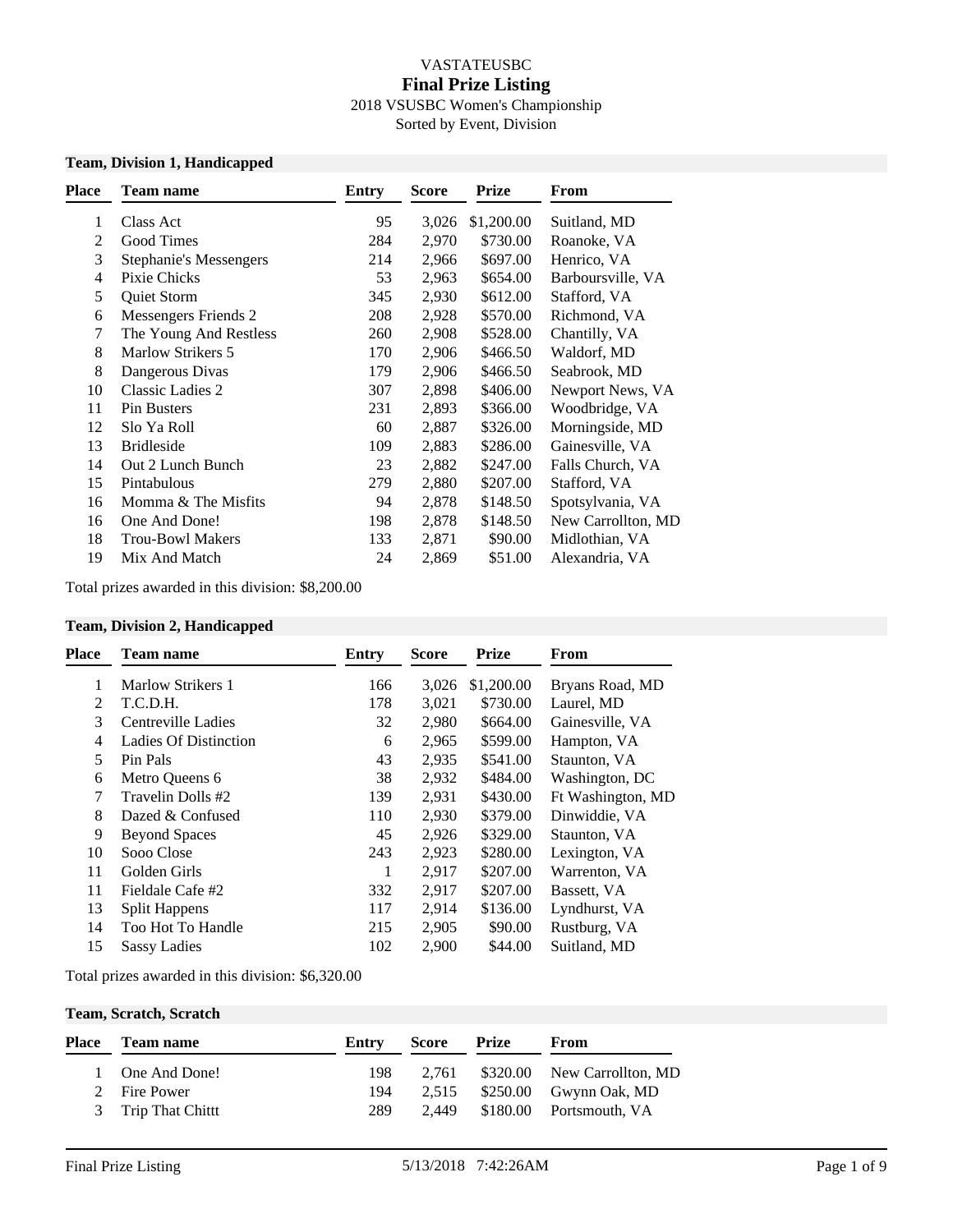| 4 Here To Slay |  | 2,443 \$110.00 S. Chesterfield, VA     |
|----------------|--|----------------------------------------|
| 5 Let's Go     |  | 197 2,361 \$40.00 District Heights, MD |

Total prizes awarded in this division: \$900.00

Total prizes awarded in this event: \$15,420.00

# **Doubles, Division 1, Handicapped**

| <b>Place</b>     | Team name                                       | <b>Entry</b> | <b>Score</b> | <b>Prize</b> | From             |
|------------------|-------------------------------------------------|--------------|--------------|--------------|------------------|
| 1                | Hubbard, Dana D / Crawford,<br>Elizabeth R      | 84           | 1,555        | \$800.00     | Lynchburg, VA    |
| $\boldsymbol{2}$ | Prince, Sherry J / Staton, Tracy R              | 335          | 1,549        | \$500.00     | Bowie, MD        |
| $\mathfrak{Z}$   | Allen, Sheila F / Brown, Vickie A               | 127          | 1,547        | \$423.00     | Richmond, VA     |
| 3                | Maddox-Lewis, Lavonne A /<br>Griffin, Haysha D  | 300          | 1,547        | \$423.00     | Richmond, VA     |
| 5                | Parker, Robin E / Smith, Mary L                 | 69           | 1,535        | \$357.00     | Washington, DC   |
| 5                | Armstrong, Rashaun I / Kelly,<br>Anita M        | 181          | 1,535        | \$357.00     | Washington, DC   |
| 7                | Billie, Shamicca N / Hal,<br>Adrienne B         | 209          | 1,532        | \$323.00     | Richmond, VA     |
| $8\,$            | Smith, Brittney J / Dillon, Dana                | 237          | 1,524        | \$306.00     | Weyers Cave, VA  |
| 9                | Heller, Diana / Kisfoss, Katherine<br>S         | 307          | 1,520        | \$291.00     | Newport News, VA |
| 10               | Eames, Sheila W / Johnson, Mary<br>A            | 222          | 1,515        | \$279.00     | Keysville, VA    |
| 11               | Williams, Adrienne K /<br>Casterline, Susanne M | 167          | 1,512        | \$267.00     | Hyattsville, MD  |
| 12               | Blakey, Sondra A / Giles, Helen B               | 314          | 1,510        | \$256.00     | Forestville, MD  |
| 13               | Davis, Lunetta B / Vaughan,<br>Pamela D         | 212          | 1,509        | \$246.00     | Richmond, VA     |
| 14               | Eure, Paneisha S / Godfrey,<br>Gwendolyn S      | 57           | 1,508        | \$235.00     | Chesapeake, VA   |
| 15               | Ashmore, Emily A / Sutton,<br>Stephanie M       | 219          | 1,506        | \$226.00     | Manassas, VA     |
| 16               | Maitland, Loma H / McDonald,<br>Ecko M          | 111          | 1,505        | \$207.33     | Church Road, VA  |
| 16               | Jackson, Cornell M / Daniel,<br>Melody A        | 275          | 1,505        | \$207.34     | North, VA        |
| 16               | Little, Tracey C / Bindas, Kali R               | 317          | 1,505        | \$207.33     | Leesburg, VA     |
| 19               | Warlitner, Tarie A / Paxton,<br>Victoria L      | 72           | 1,504        | \$190.00     | Covington, VA    |
| 20               | Terrell, Kim E / Buck-Thompson,<br>Cynthia M    | 230          | 1,503        | \$180.00     | Woodbridge, VA   |
| 21               | McMahon, Rose B /<br>Throckmorton, Casey R      | 148          | 1,501        | \$157.50     | South Boston, VA |
| 21               | Cain, Jennifer L / Robinson,<br>Elizabeth K     | 132          | 1,501        | \$157.50     | Winchester, VA   |
| 21               | Graves, Susan M / Magrogan,<br>Mary B           | 109          | 1,501        | \$157.50     | Gainesville, VA  |
| 21               | Edmonds, Lauren D / Sootoo,<br>Priscilla V      | 111          | 1,501        | \$157.50     | Church Road, VA  |
| 25               | Boyters, A. Nikki / Phillips,<br>Jerylyne N     | 343          | 1,499        | \$135.00     | Yorktown, VA     |
| 26               | Martin, Christy L / Taylor, Kathy<br>S          | 284          | 1,497        | \$127.00     | Roanoke, VA      |
| 27               | Coates, Dominique / Wise,<br>Amanda N           | 192          | 1,496        | \$118.00     | Temple Hills, MD |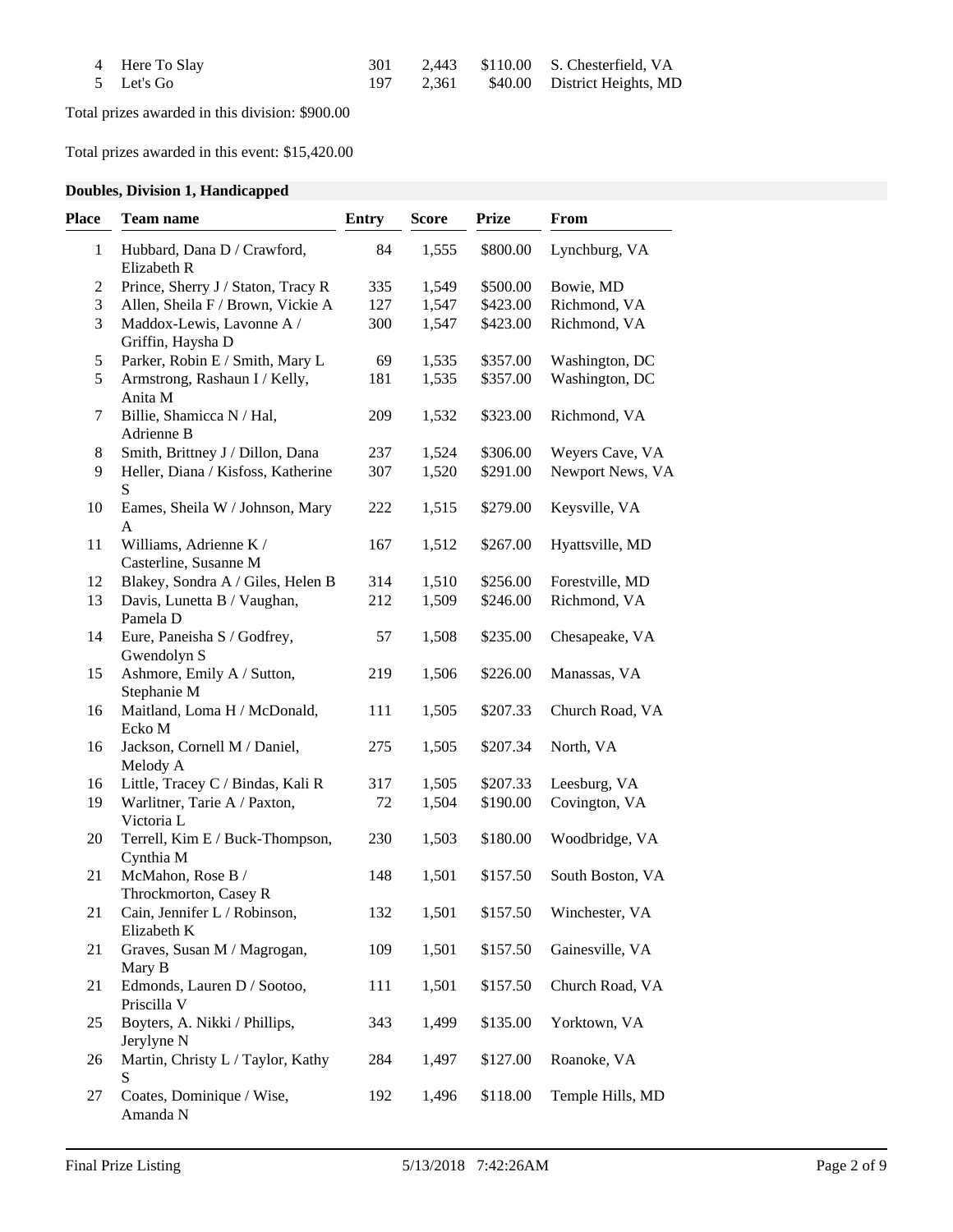| 28 | Young, Tameka D / Ward, Gina      | 96  | 1,495 | \$109.00 | Suitland, MD       |
|----|-----------------------------------|-----|-------|----------|--------------------|
|    | M                                 |     |       |          |                    |
| 29 | Puffenbarger, Jennifer F /        | 155 | 1,494 | \$95.50  | Warrenton, VA      |
|    | Puffenbarger, Janet F             |     |       |          |                    |
| 29 | Harge, Angela M / Jenkins,        | 280 | 1,494 | \$95.50  | Fredericksburg, VA |
|    | Sherika N                         |     |       |          |                    |
| 31 | Williams, Shauntese Y / Ford,     | 66  | 1,486 | \$82.00  | Washington, DC     |
|    | Mersidees                         |     |       |          |                    |
| 32 | Williams, Maythis A / Key,        | 95  | 1,484 | \$73.00  | Suitland, MD       |
|    | Lutricia B                        |     |       |          |                    |
| 33 | Gable, Betty J / Barnes, Susan P  | 107 | 1,483 | \$64.00  | Portsmouth, VA     |
| 34 | Hall, Angela E / Tousignant, Jana | 311 | 1,479 | \$56.00  | Herndon, VA        |
|    | M                                 |     |       |          |                    |
| 35 | Brown, Bobbie J / Brown,          | 343 | 1,478 | \$47.00  | Yorktown, VA       |
|    | Barbara A                         |     |       |          |                    |
| 36 | Baker, Loreen M / Padilla,        | 157 | 1,477 | \$38.00  | Gainesville, VA    |
|    | Madonna                           |     |       |          |                    |
| 37 | Seawright, Latonya J / Bellinger, | 280 | 1,476 | \$24.50  | Fredericksburg, VA |
|    | Vivian J                          |     |       |          |                    |
| 37 | Marckel, Carolyn C / Bock,        | 285 | 1,476 | \$24.50  | Earlysville, VA    |
|    | Joanne                            |     |       |          |                    |

Total prizes awarded in this division: \$8,000.00

# **Doubles, Division 2, Handicapped**

| Place          | <b>Team name</b>                              | <b>Entry</b> | <b>Score</b> | <b>Prize</b> | From                 |
|----------------|-----------------------------------------------|--------------|--------------|--------------|----------------------|
| $\mathbf{1}$   | Howser, Heidi B / O'Shea,<br>Jeannie          | 27           | 1,588        | \$800.00     | Herndon, VA          |
| $\overline{2}$ | Brown, Eileen B / May, Betty M                | 87           | 1,552        | \$500.00     | Leesburg, VA         |
| 3              | Fox, Rachel A / Morton, Cathi D               | 133          | 1,544        | \$427.00     | Midlothian, VA       |
| $\overline{4}$ | Moxley, Sherri T / Klusmann,<br>Karin M       | 112          | 1,543        | \$376.00     | Temple Hills, MD     |
| 5              | Ratliff, Kanoa A /<br>Dudas-Washington, Robyn | 220          | 1,538        | \$338.00     | Midland, VA          |
| 6              | Johnson, Patricia G / Savory,<br>Melissa R    | 91           | 1,530        | \$311.00     | Leesburg, VA         |
| 7              | Howard, Heather M / Tolley,<br>Andrea B       | 72           | 1,529        | \$289.00     | Covington, VA        |
| 8              | Felker, Adelaida A / Moore,<br>Regina M       | 48           | 1,527        | \$270.00     | Staunton, VA         |
| 9              | Bogucki, Brenda K /<br>Cunningham, Sandra L   | 320          | 1,522        | \$256.00     | Newport News, VA     |
| 10             | Lawhorne, Belva M / Grooms,<br>Anna M         | 47           | 1,506        | \$242.00     | Staunton, VA         |
| 11             | Snellings, Debra M / Mendenhall,<br>Melanie A | 93           | 1,505        | \$224.00     | Henrico, VA          |
| 11             | Osborne, Patricia G / Stultz,<br>Gayle J      | 334          | 1,505        | \$224.00     | Axton, VA            |
| 13             | Sorensen, Eva L / Cason, Claudia<br>G         | 267          | 1,504        | \$207.00     | Dale City, VA        |
| 14             | Kelly, She'Rry J / Dupree, Sharon<br>A        | 325          | 1,503        | \$196.00     | Fredericksburg, VA   |
| 15             | Saunders, Christine D / Johnson,<br>Barbara L | 6            | 1,495        | \$180.00     | Hampton, VA          |
| 15             | Nelson, Carol L / Chiles, Sarah E             | 272          | 1,495        | \$180.00     | Charlottesville, VA  |
| 17             | Jones, Brenda J / Clark, Tracy A              | 26           | 1,493        | \$164.00     | Centreville, VA      |
| 18             | Newman, Tonya M / Jones,<br>Rosalyn C         | 239          | 1,488        | \$154.00     | District Heights, MD |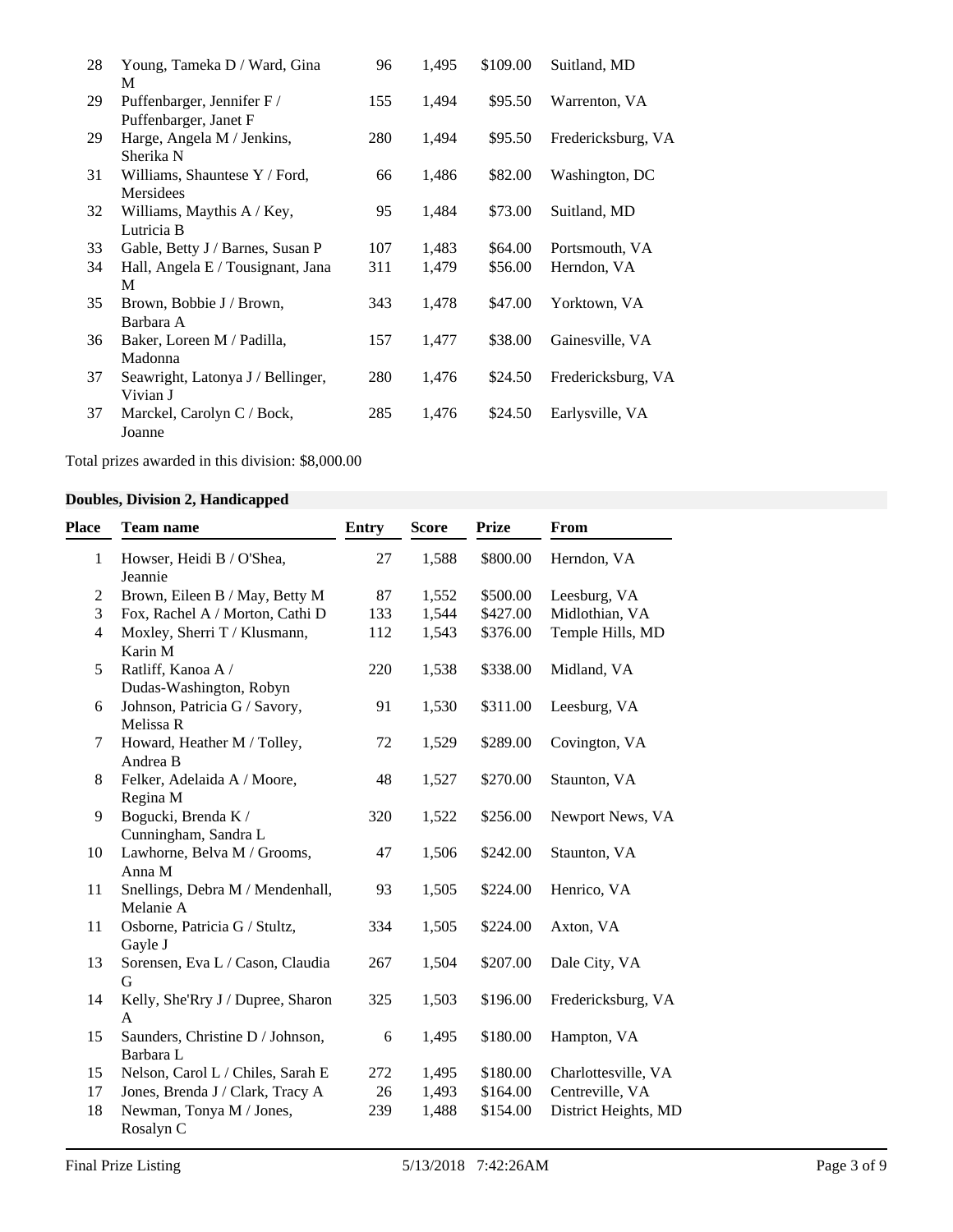| 19 | Norton, Sandra M / Robertson,<br>Sarah R      | 138 | 1,487 | \$143.00 | Lorton, VA          |
|----|-----------------------------------------------|-----|-------|----------|---------------------|
| 20 | Barnhill, Sarah E / Barnhill, Holly<br>L      | 43  | 1,486 | \$133.00 | Staunton, VA        |
| 21 | Fitz, Goldie A / Jackson, Sylvia D            | 272 | 1,485 | \$118.00 | Charlottesville, VA |
| 21 | Carswell, Tammy L / Quinn,                    | 282 | 1,485 | \$118.00 | Henrico, VA         |
|    | Mildred A                                     |     |       |          |                     |
| 23 | Walker, Wanda D / Newkirk,                    | 138 | 1,484 | \$102.00 | Lorton, VA          |
|    | Willie A                                      |     |       |          |                     |
| 24 | Lynch, Kathy H / Hedrick, Judy                | 18  | 1,483 | \$76.50  | Roanoke, VA         |
| 24 | Schasberger, Paula I / Bazile,                | 258 | 1,483 | \$76.50  | Alexandria, VA      |
|    | Delores                                       |     |       |          |                     |
| 24 | Washington, Debbie /                          | 185 | 1,483 | \$76.50  | Silver Spring, MD   |
|    | Platts-Littlejohn, Valinda S                  |     |       |          |                     |
| 24 | Cannady, Gertrude S /                         | 34  | 1,483 | \$76.50  | Oxon Hill, MD       |
|    | Funderburk, Linda A                           |     |       |          |                     |
| 28 | Harris, Latresa J / Danley, Nikki             | 178 | 1,479 | \$46.00  | Laurel, MD          |
| 28 | Gilboy, Rachel / Beltz, Michelle L            | 318 | 1,479 | \$46.00  | Leesburg, VA        |
| 30 | Jones, Shauna M / Araujo, Paula               | 32  | 1,478 | \$30.00  | Gainesville, VA     |
|    | M                                             |     |       |          |                     |
| 31 | Chase, Nancy D / Coger, Beverly               | 158 | 1,472 | \$10.00  | Waldorf, MD         |
|    | A                                             |     |       |          |                     |
| 31 | Jordan, Everdene J / Milstead,<br>Catherine L | 159 | 1,472 | \$10.00  | Indian Head, MD     |

Total prizes awarded in this division: \$6,400.00

### **Doubles, Scratch, Scratch**

| Place        | <b>Team name</b>                                | Entry | <b>Score</b> | <b>Prize</b> | From                 |
|--------------|-------------------------------------------------|-------|--------------|--------------|----------------------|
| $\mathbf{1}$ | Fay, Dawn M / Bell, Tiffany A                   | 194   | 1,333        | \$325.00     | Gwynn Oak, MD        |
| 2            | Maddox-Lewis, Lavonne A /<br>Griffin, Haysha D  | 300   | 1,319        | \$200.00     | Richmond, VA         |
| 3            | Randolph, Denise L / Jefferson,<br>Alfreda Y    | 192   | 1,302        | \$140.00     | Temple Hills, MD     |
| 4            | Milam, Kristina / Schaden,<br>Samantha A        | 198   | 1,294        | \$110.00     | New Carrollton, MD   |
| 5            | Culbreth, Candi P / DiScioscia,<br>Sara R       | 301   | 1,273        | \$90.00      | S. Chesterfield, VA  |
| 6            | New, Jessica / Spivey, Tammy L                  | 323   | 1,268        | \$74.00      | Henrico, VA          |
| 7            | Edmonds, Tracie M / Osby,<br>Juanita D          | 301   | 1,254        | \$61.00      | S. Chesterfield, VA  |
| 8            | Stewart, LaWanda R / Dean,<br><b>Brittany M</b> | 197   | 1,245        | \$47.00      | District Heights, MD |
| 9            | Powers, Robin M / Graupmann,<br>Lauren E        | 289   | 1,238        | \$33.00      | Portsmouth, VA       |
| 10           | Scott, Ashley T / Banicky,<br>Melany A          | 283   | 1,232        | \$20.00      | Chesapeake, VA       |

Total prizes awarded in this division: \$1,100.00

Total prizes awarded in this event: \$15,500.00

## **Singles, Division 1, Handicapped**

| <b>Place</b> | Team name             | Entry | Score | <b>Prize</b> | From                      |
|--------------|-----------------------|-------|-------|--------------|---------------------------|
|              | 1 Sutton, Stephanie M | 219   |       |              | 846 \$750.00 Manassas, VA |
|              | 2 Taylor, Kathy S     | 284   |       |              | 843 \$500.00 Roanoke, VA  |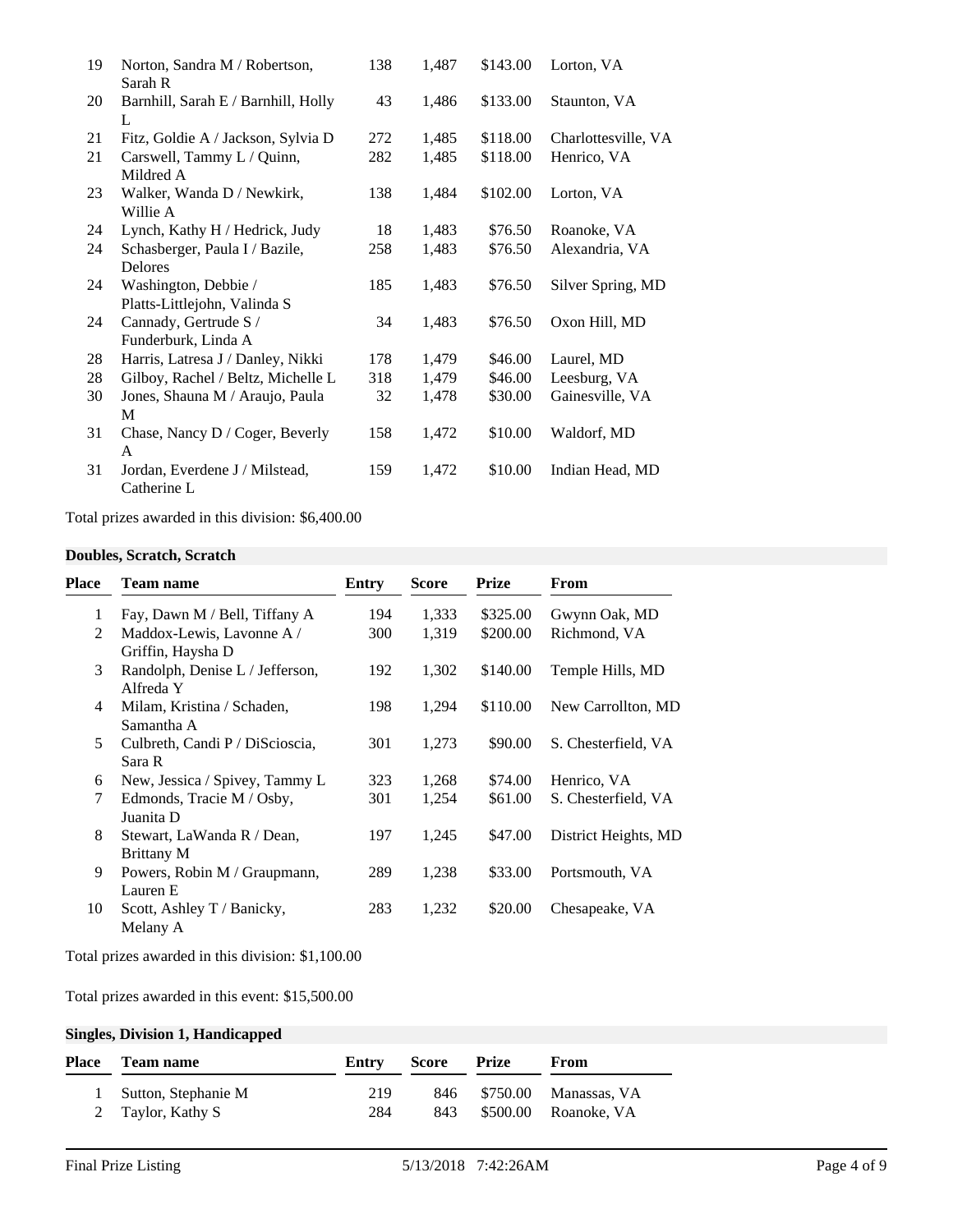| $\mathfrak{Z}$ | Bell, Monica K       | 186        | 838 | \$244.00 | Washington, DC       |
|----------------|----------------------|------------|-----|----------|----------------------|
| $\overline{4}$ | Hal, Adrienne B      | 209        | 831 | \$185.00 | Richmond, VA         |
| 5              | Saunders, Marshell A | 264        | 817 | \$166.50 | Alexandria, VA       |
| 5              | Heller, Diana        | 307        | 817 | \$166.50 | Newport News, VA     |
| $\tau$         | White, Teresa L      | 274        | 813 | \$161.00 | Gloucester, VA       |
| $8\,$          | Bogucki, Brenda K    | 320        | 811 | \$159.00 | Newport News, VA     |
| 9              | Ginwright, Shirley A | 263        | 809 | \$157.00 | Woodbridge, VA       |
| $10\,$         | Brown, Tammy D       | 58         | 808 | \$153.50 | Petersburg, VA       |
| 10             | Senior, Cynthia M    | 214        | 808 | \$153.50 | Henrico, VA          |
| 12             | Montagnino, Bianca L | 203        | 805 | \$150.00 | Monroe, VA           |
| 13             | Dillon, Amanda M     | $\sqrt{2}$ | 803 | \$148.00 | Alexandria, VA       |
| 14             | Thomas, Jacqueline   | 36         | 798 | \$145.00 | Hyattsville, MD      |
| 14             | DeBord, Mary Kay     | 133        | 798 | \$145.00 | Midlothian, VA       |
| 16             | Zach, Andrea K       | 339        | 797 | \$141.00 | Ashburn, VA          |
| 17             | Teschke, Chelsea R   | 329        | 796 | \$139.00 | Linden, VA           |
| 18             | Patterson, Brandie E | 132        | 793 | \$137.00 | Winchester, VA       |
| 19             | Bailey, Kimberly     | 339        | 790 | \$135.00 | Ashburn, VA          |
| $20\,$         | Shields, Susan P     | 218        | 789 | \$133.00 | Chesapeake, VA       |
| 21             | Holt, Robin P        | 195        | 787 | \$130.00 | Upper Marlboro, MD   |
| 22             | Reynolds, Carolyn M  | 229        | 786 | \$127.00 | Fredericksbrg, VA    |
| 22             | Purmasir, Rochelle M | 209        | 786 | \$127.00 | Richmond, VA         |
| 24             | Sweeney, Pat         | 19         | 782 | \$123.00 | Roanoke, VA          |
| 24             | Griffin, Haysha D    | 300        | 782 | \$123.00 | Richmond, VA         |
| 26             | Talak, Demona N      | 235        | 781 | \$118.00 | Va Beach, VA         |
| 26             | Culbreth, Candi P    | 301        | 781 | \$118.00 | S. Chesterfield, VA  |
| $28\,$         | Campbell, Martina D  | 304        | 778 | \$115.00 | Bowie, MD            |
| 29             | Vaughan, Pamela D    | 212        | 777 | \$112.00 | Richmond, VA         |
| 29             | Manning, Lynell D    | 123        | 777 | \$112.00 | Fredericksburg, VA   |
| 31             | Sykes, Lynn M        | 320        | 776 | \$105.25 | Newport News, VA     |
| 31             | Quinn, Kimberly G    | 317        | 776 | \$105.25 | Leesburg, VA         |
| 31             | Baptiste, Tracy C    | 129        | 776 | \$105.25 | Richmond, VA         |
| 31             | Douglas, Jennifer N  | 224        | 776 | \$105.25 | Chantilly, VA        |
| 35             | Davis, Lunetta B     | 212        | 775 | \$99.00  | Richmond, VA         |
| 35             | Lewis, Sharon F      | 287        | 775 | \$99.00  | Richmond, VA         |
| 37             | Knox, Carol J        | 336        | 773 | \$95.00  | Lorton, VA           |
| 38             | Nowak, Laura A       | 126        | 771 | \$93.00  | Prince Frederick, MD |
| 39             | Lau-Snow, Stacy R    | 260        | 769 | \$90.00  | Chantilly, VA        |
| 39             | Alexander, Grace A   | 182        | 769 | \$90.00  | Beltsville, MD       |
| 41             | Austin, Joan C       | 36         | 768 | \$87.00  | Hyattsville, MD      |
| 42             | Tynes, Monique L     | 218        | 767 | \$82.00  | Chesapeake, VA       |
| 42             | Johnson, Deborah M   | 250        | 767 | \$82.00  | Ft Washington, MD    |
| 42             | Mason, Kimberly D    | 196        | 767 | \$82.00  | Washington, DC       |
| 45             | Brown, Dawn E        | 12         | 766 | \$78.00  | Goldvein, VA         |
| 46             | Pancoast, Bonnie E   | 80         | 765 | \$73.33  | Portsmouth, VA       |
| 46             | Reynolds, Florie M   | 205        | 765 | \$73.34  | Virginia Beach, VA   |
| 46             | Durant, Tamme S      | 273        | 765 | \$73.33  | Gloucester, VA       |
| 49             | Sharp, Andrea        | 279        | 763 | \$69.00  | Stafford, VA         |
| 50             | Holloway, Katie R    | 193        | 762 | \$66.00  | Upper Marlboro, MD   |
| 50             | Hall, Angela E       | 311        | 762 | \$66.00  | Herndon, VA          |
| 52             | Swanson, Madeline C  | 10         | 761 | \$63.00  | Smithfield, VA       |
| 53             | Speight, Lynn M      | 156        | 760 | \$59.00  | Front Royal, VA      |
| 53             | Smith, Brittney J    | 237        | 760 | \$59.00  | Weyers Cave, VA      |
| 55             | Williams, Barbara A  | 45         | 759 | \$54.00  | Staunton, VA         |
| 55             | Holt, Brenda L       | 134        | 759 | \$54.00  | Catharpin, VA        |
| 55             | Curtis, Karel A      | 344        | 759 | \$54.00  | Hayes, VA            |
| 58             | Carey, Michelle S    | 335        | 758 | \$47.00  | Bowie, MD            |
| 58             | Jackson, Ingrid B    | 202        | 758 | \$47.00  | Pulaski, VA          |
| 58             | Gray, Cheryl T       | 326        | 758 | \$47.00  | Mechanicsville, VA   |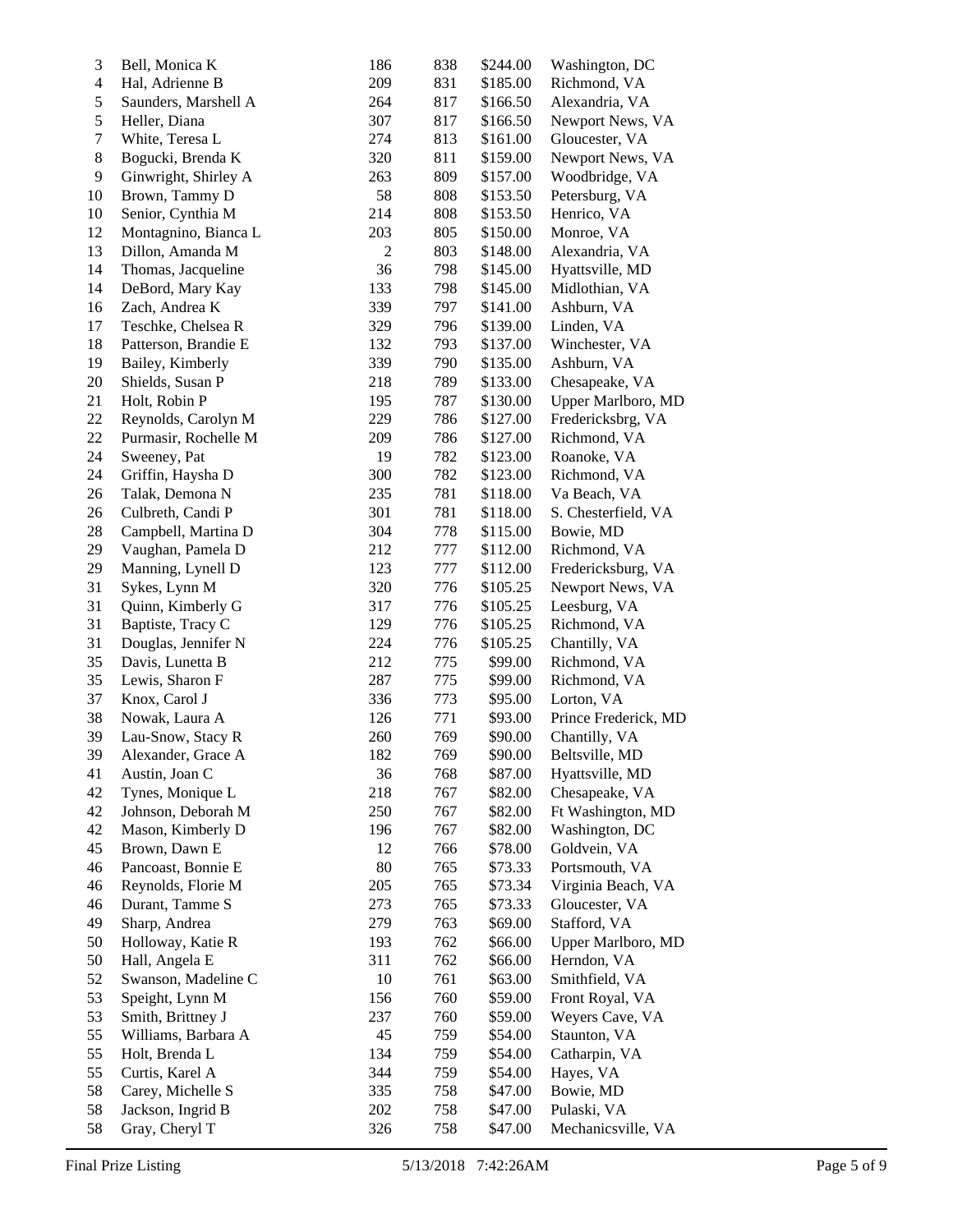| 61 | Peck, Joyce R         | 297 | 757 | \$40.67 | Stafford, VA         |
|----|-----------------------|-----|-----|---------|----------------------|
| 61 | Colbert, Debra        | 183 | 757 | \$40.67 | Upper Marlboro, MD   |
| 61 | Chronister, Judy C    | 23  | 757 | \$40.66 | Falls Church, VA     |
| 64 | Gable, Betty J        | 107 | 755 | \$35.00 | Portsmouth, VA       |
| 64 | Lowry, Jessica L      | 219 | 755 | \$35.00 | Manassas, VA         |
| 66 | Shaw-Wesby, Crystal J | 198 | 754 | \$31.00 | New Carrollton, MD   |
| 66 | Powers, Robin M       | 289 | 754 | \$31.00 | Portsmouth, VA       |
| 68 | Dean, Brittany M      | 197 | 753 | \$26.50 | District Heights, MD |
| 68 | Murphy, Izon R        | 330 | 753 | \$26.50 | Petersburg, VA       |
| 70 | Sprouse, Laura E      | 215 | 752 | \$23.00 | Rustburg, VA         |
| 71 | Kyle, Terri J         | 27  | 751 | \$21.00 | Herndon, VA          |
| 72 | Myers, Emily A        | 279 | 750 | \$19.00 | Stafford, VA         |
| 73 | Casterline, Susanne M | 167 | 749 | \$17.00 | Hyattsville, MD      |
| 74 | Chinn-Veney, Denise W | 175 | 748 | \$13.00 | Ft. Washington, MD   |
| 74 | Chappell, Joylene L   | 340 | 748 | \$13.00 | Seaford, VA          |
| 76 | Stephenson, Darcel B  | 60  | 747 | \$3.33  | Morningside, MD      |
| 76 | Sam, Alicia R         | 64  | 747 | \$3.34  | Washington, DC       |
| 76 | Lee, Pauline D        | 185 | 747 | \$3.33  | Silver Spring, MD    |
|    |                       |     |     |         |                      |

Total prizes awarded in this division: \$8,000.00

# **Singles, Division 2, Handicapped**

| Place          | <b>Team name</b>        | <b>Entry</b> | <b>Score</b> | <b>Prize</b> | From                |
|----------------|-------------------------|--------------|--------------|--------------|---------------------|
| $\mathbf{1}$   | Axelson, Jo M           | 298          | 824          | \$750.00     | Virginia Beach, VA  |
| $\sqrt{2}$     | Barnhill, Sarah E       | 43           | 820          | \$500.00     | Staunton, VA        |
| 3              | Shannon, Michele C      | 217          | 815          | \$235.00     | Petersburg, VA      |
| $\overline{4}$ | Williams, Shauntese Y   | 66           | 810          | \$176.00     | Washington, DC      |
| 5              | Ellis-Williams, Alice E | 249          | 807          | \$160.50     | Ft Washington, MD   |
| 5              | Schasberger, Paula I    | 258          | 807          | \$160.50     | Alexandria, VA      |
| $\tau$         | Greenfield, Daisy V     | 113          | 806          | \$154.00     | Ft Washington, MD   |
| $8\,$          | Jones, Donna B          | 313          | 804          | \$152.00     | Roanoke, VA         |
| 9              | STEELE, HELEN H         | 296          | 802          | \$149.00     | Raven, VA           |
| 10             | Cooper, Dena M          | 333          | 801          | \$146.00     | Ridgeway, VA        |
| 11             | Fox, Rachel A           | 133          | 795          | \$144.00     | Midlothian, VA      |
| 12             | Williams, Maythis A     | 95           | 794          | \$141.00     | Suitland, MD        |
| 13             | Shifflett, Peggy R      | 236          | 789          | \$138.00     | Charlottesville, VA |
| 14             | Nolte, Jane H           | 207          | 787          | \$136.00     | Richmond, VA        |
| 15             | Simms, Janice M         | 139          | 786          | \$133.00     | Ft Washington, MD   |
| 16             | Reed, Elaine M          | 265          | 785          | \$130.00     | Alexandria, VA      |
| 17             | Dixon, Linda T          | 152          | 782          | \$126.50     | Halifax, VA         |
| 17             | Beltz, Michelle L       | 318          | 782          | \$126.50     | Leesburg, VA        |
| 19             | Brown, Annie W          | 100          | 781          | \$122.00     | Suitland, MD        |
| 20             | Jordan, Everdene J      | 159          | 780          | \$120.00     | Indian Head, MD     |
| 21             | Fitz, Goldie A          | 272          | 779          | \$117.00     | Charlottesville, VA |
| 22             | Terrell, Kim E          | 230          | 778          | \$109.00     | Woodbridge, VA      |
| 22             | Bracy, Gayle A          | 125          | 778          | \$109.00     | Fredericksburg, VA  |
| 22             | Long, Dora Jo           | 52           | 778          | \$109.00     | Silver Spring, MD   |
| 22             | Mathews, Sharian M      | 62           | 778          | \$109.00     | Richmond, VA        |
| 22             | Brown, Eileen B         | 87           | 778          | \$109.00     | Leesburg, VA        |
| 27             | Ratliff, Kanoa A        | 220          | 777          | \$99.50      | Midland, VA         |
| 27             | Kelly, She'Rry J        | 325          | 777          | \$99.50      | Fredericksburg, VA  |
| 29             | Bartholic, Bonnie L     | 91           | 775          | \$96.00      | Leesburg, VA        |
| 30             | Briggs, Edith W         | 217          | 774          | \$93.00      | Petersburg, VA      |
| 31             | Mesce, Barbara          | $\mathbf{1}$ | 773          | \$88.50      | Warrenton, VA       |
| 31             | Ricks-Beach, Marilyn    | 44           | 773          | \$88.50      | Staunton, VA        |
| 33             | Barringer, Martha       | 62           | 772          | \$83.50      | Richmond, VA        |
| 33             | Haines, Mary Ellen      | 227          | 772          | \$83.50      | Clifton Forge, VA   |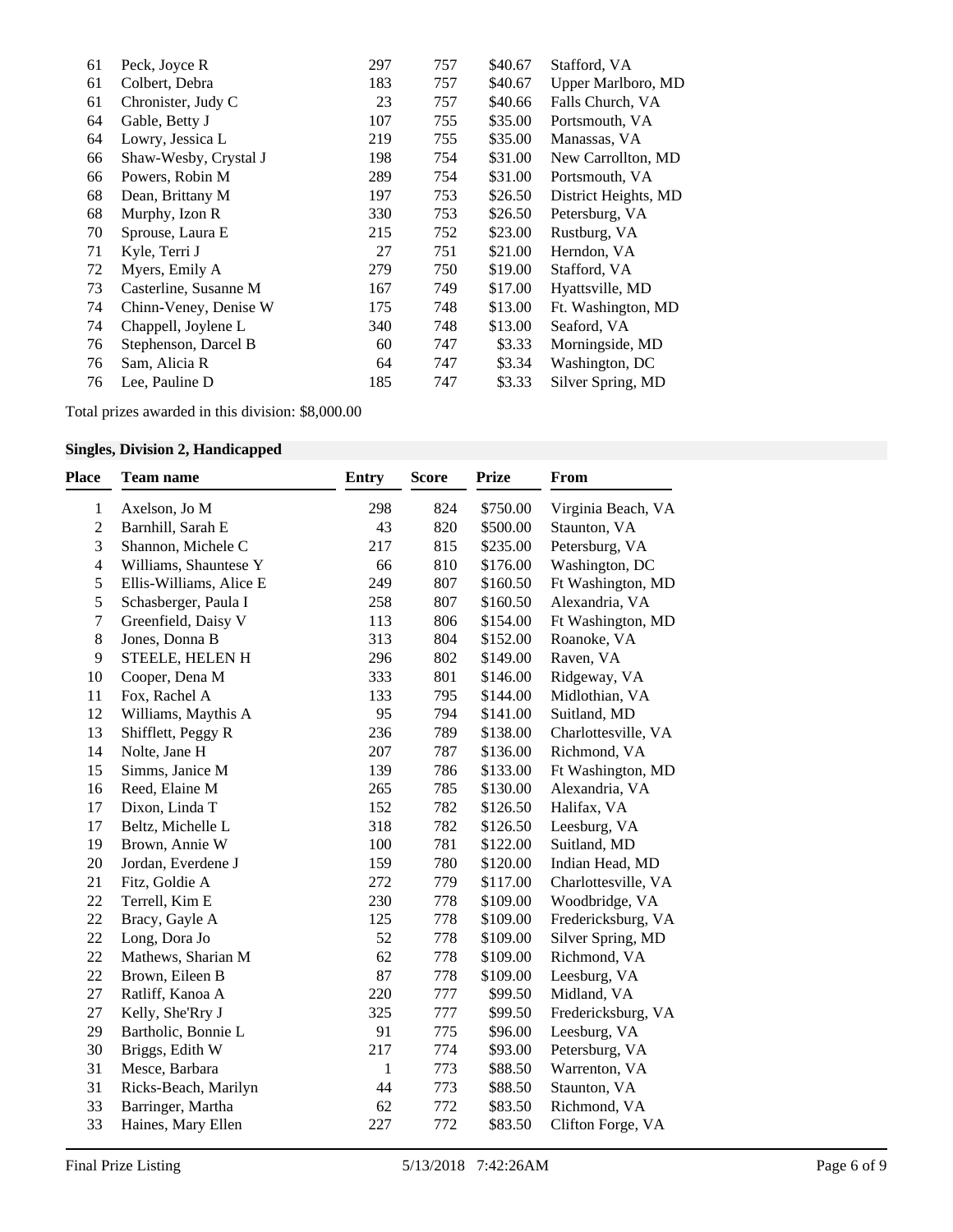| 35 | Robertson, Sarah R      | 138 | 771 | \$78.00 | Lorton, VA          |
|----|-------------------------|-----|-----|---------|---------------------|
| 35 | Chambers, Yonnette      | 204 | 771 | \$78.00 | Midlothian, VA      |
| 37 | Dudas-Washington, Robyn | 220 | 770 | \$71.33 | Midland, VA         |
| 37 | Foster, Petra           | 279 | 770 | \$71.34 | Stafford, VA        |
| 37 | Shideler, Kasey R       | 308 | 770 | \$71.33 | Newport News, VA    |
| 40 | Blunt, April L          | 129 | 769 | \$66.00 | Richmond, VA        |
| 41 | Blackwell, Sharon T     | 42  | 768 | \$60.67 | Staunton, VA        |
| 41 | Bowman, Patricia L      | 108 | 768 | \$60.66 | Bealeton, VA        |
| 41 | Bullock, Nancy E        | 28  | 768 | \$60.67 | Sterling, VA        |
| 44 | Moxley, Sherri T        | 112 | 767 | \$50.00 | Temple Hills, MD    |
| 44 | Dowling, Dorothy O      | 176 | 767 | \$50.00 | Capitol Heights, MD |
| 44 | James, Elizabeth K      | 213 | 767 | \$50.00 | Richmond, VA        |
| 44 | Peterson, Essie M       | 249 | 767 | \$50.00 | Ft Washington, MD   |
| 44 | Chiles, Sarah E         | 272 | 767 | \$50.00 | Charlottesville, VA |
| 49 | Armstrong, Rashaun I    | 181 | 766 | \$36.60 | Washington, DC      |
| 49 | Himelright, Darlene L   | 221 | 766 | \$36.60 | Ashland, VA         |
| 49 | Thompson, Sherri M      | 145 | 766 | \$36.60 | Capitol Heights, MD |
| 49 | Coburn, Wendy L         | 81  | 766 | \$36.60 | Chesapeake, VA      |
| 49 | Stump, Ruth             | 20  | 766 | \$36.60 | Salem, VA           |
| 54 | McMickle, Valerie A     | 141 | 764 | \$24.75 | Richmond, VA        |
| 54 | Barnes, Yvette V        | 174 | 764 | \$24.75 | Clinton, MD         |
| 54 | Venti, Jill M           | 308 | 764 | \$24.75 | Newport News, VA    |
| 54 | Lord, Kori S            | 87  | 764 | \$24.75 | Leesburg, VA        |
| 58 | Wallace, Lisa F         | 147 | 763 | \$16.50 | South Boston, VA    |
| 58 | Proctor, Jacqueline F   | 159 | 763 | \$16.50 | Indian Head, MD     |
| 60 | Clark, Tracy A          | 26  | 762 | \$4.60  | Centreville, VA     |
| 60 | Gilboy, Rachel          | 318 | 762 | \$4.60  | Leesburg, VA        |
| 60 | Sorensen, Eva L         | 267 | 762 | \$4.60  | Dale City, VA       |
| 60 | Spriggs, Dorothy Y      | 145 | 762 | \$4.60  | Capitol Heights, MD |
| 60 | Womack, Cat F           | 261 | 762 | \$4.60  | Petersburg, VA      |
|    |                         |     |     |         |                     |

Total prizes awarded in this division: \$6,500.00

# **Singles, Scratch, Scratch**

| Place | <b>Team name</b>      | Entry | <b>Score</b> | <b>Prize</b> | From                 |
|-------|-----------------------|-------|--------------|--------------|----------------------|
| 1     | Sutton, Stephanie M   | 219   | 804          | \$250.00     | Manassas, VA         |
| 2     | Culbreth, Candi P     | 301   | 748          | \$150.00     | S. Chesterfield, VA  |
| 3     | Taylor, Kathy S       | 284   | 741          | \$122.00     | Roanoke, VA          |
| 4     | Shaw-Wesby, Crystal J | 198   | 727          | \$104.00     | New Carrollton, MD   |
| 5     | Dillon, Amanda M      | 2     | 707          | \$90.00      | Alexandria, VA       |
| 6     | Stoneman, Susan D     | 289   | 701          | \$80.00      | Portsmouth, VA       |
| 7     | DeBord, Mary Kay      | 133   | 699          | \$73.00      | Midlothian, VA       |
| 8     | Griffin, Haysha D     | 300   | 683          | \$68.00      | Richmond, VA         |
| 9     | Sharp, Andrea         | 279   | 673          | \$62.00      | Stafford, VA         |
| 10    | Colbert, Debra        | 183   | 658          | \$56.00      | Upper Marlboro, MD   |
| 10    | New, Jessica          | 323   | 658          | \$56.00      | Henrico, VA          |
| 12    | Dean, Brittany M      | 197   | 657          | \$51.00      | District Heights, MD |
| 13    | Milam, Kristina       | 198   | 655          | \$43.34      | New Carrollton, MD   |
| 13    | Powers, Robin M       | 289   | 655          | \$43.33      | Portsmouth, VA       |
| 13    | Rast, Teresa A        | 323   | 655          | \$43.33      | Henrico, VA          |
| 16    | Snowden, Catrina T    | 68    | 654          | \$36.00      | Washington, DC       |
| 17    | Bell, Tiffany A       | 194   | 653          | \$33.00      | Gwynn Oak, MD        |
| 18    | Mc Connell, Nichele M | 194   | 642          | \$30.00      | Gwynn Oak, MD        |
| 19    | Mason, Kimberly D     | 196   | 641          | \$26.00      | Washington, DC       |
| 20    | Campbell, Martina D   | 304   | 640          | \$23.00      | Bowie, MD            |
| 21    | White, Teresa L       | 274   | 636          | \$18.50      | Gloucester, VA       |
| 21    | Boughman, Leslie D    | 323   | 636          | \$18.50      | Henrico, VA          |
|       |                       |       |              |              |                      |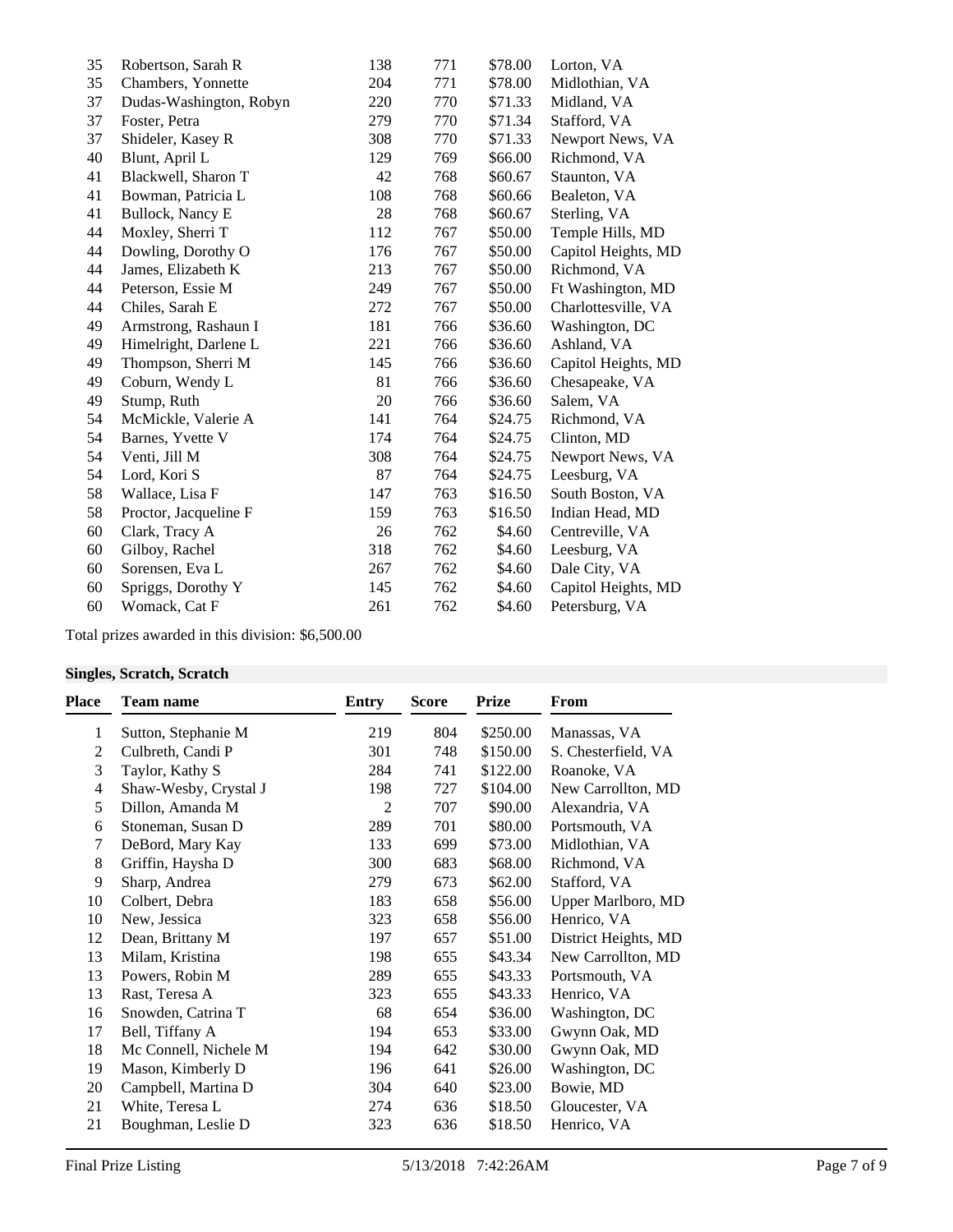| 23 Wise, Amanda N  | 192 |  | 630 \$13.00 Temple Hills, MD |
|--------------------|-----|--|------------------------------|
| 24 Scott, Ashley T | 283 |  | 629 \$10.00 Chesapeake, VA   |

Total prizes awarded in this division: \$1,500.00

Total prizes awarded in this event: \$16,000.00

## **All Events, Division 1, Handicapped**

| Place                    | Team name            | <b>Entry</b> | <b>Score</b> | <b>Prize</b> | From                 |
|--------------------------|----------------------|--------------|--------------|--------------|----------------------|
| $\,1$                    | Taylor, Kathy S      | 284          | 2,468        | \$700.00     | Roanoke, VA          |
| $\overline{c}$           | Bogucki, Brenda K    | 320          | 2,366        | \$400.00     | Newport News, VA     |
| 3                        | Heller, Diana        | 307          | 2,363        | \$377.00     | Newport News, VA     |
| $\overline{\mathcal{L}}$ | Saunders, Marshell A | 264          | 2,359        | \$356.00     | Alexandria, VA       |
| 5                        | Ginwright, Shirley A | 263          | 2,322        | \$338.00     | Woodbridge, VA       |
| 6                        | Daniel, Melody A     | 275          | 2,309        | \$320.00     | North, VA            |
| $\boldsymbol{7}$         | Vaughan, Pamela D    | 212          | 2,308        | \$305.00     | Richmond, VA         |
| 8                        | Railey, Sherri       | $27\,$       | 2,287        | \$290.00     | Herndon, VA          |
| 9                        | Smith, Brittney J    | 237          | 2,285        | \$276.00     | Weyers Cave, VA      |
| 10                       | Stephenson, Darcel B | 60           | 2,278        | \$263.00     | Morningside, MD      |
| 11                       | Hal, Adrienne B      | 209          | 2,277        | \$251.00     | Richmond, VA         |
| 12                       | Sharp, Andrea        | 279          | 2,273        | \$239.00     | Stafford, VA         |
| 13                       | Patterson, Brandie E | 132          | 2,272        | \$228.00     | Winchester, VA       |
| 14                       | Eure, Paneisha S     | 57           | 2,271        | \$217.00     | Chesapeake, VA       |
| 15                       | Bell, Monica K       | 186          | 2,267        | \$207.00     | Washington, DC       |
| 16                       | Gray, Cheryl T       | 326          | 2,264        | \$197.00     | Mechanicsville, VA   |
| 17                       | Griffin, Haysha D    | 300          | 2,262        | \$187.00     | Richmond, VA         |
| 18                       | Newman, Donna R      | 122          | 2,258        | \$178.00     | Fredericksburg, VA   |
| 19                       | Wynn-Cooke, Janet A  | 127          | 2,255        | \$168.00     | Richmond, VA         |
| 20                       | White, Teresa L      | 274          | 2,251        | \$154.00     | Gloucester, VA       |
| 20                       | Sutton, Stephanie M  | 219          | 2,251        | \$154.00     | Manassas, VA         |
| 22                       | Hall, Angela E       | 311          | 2,249        | \$140.00     | Herndon, VA          |
| 23                       | DeBord, Mary Kay     | 133          | 2,244        | \$131.00     | Midlothian, VA       |
| 24                       | Haun, Elizabeth B    | 93           | 2,242        | \$117.50     | Henrico, VA          |
| 24                       | Reynolds, Carolyn M  | 229          | 2,242        | \$117.50     | Fredericksbrg, VA    |
| 26                       | Coe, Bernadette A    | 169          | 2,240        | \$105.00     | Suitland, MD         |
| 27                       | Phillips, Jerylyne N | 343          | 2,238        | \$96.00      | Yorktown, VA         |
| 28                       | Reuss-Dean, Cheyanne | 329          | 2,235        | \$83.00      | Linden, VA           |
| $28\,$                   | Scott, Ashley T      | 283          | 2,235        | \$83.00      | Chesapeake, VA       |
| 30                       | Dean, Brittany M     | 197          | 2,234        | \$66.00      | District Heights, MD |
| 30                       | Osborne, Shirley A   | 143          | 2,234        | \$66.00      | Capitol Heights, MD  |
| 32                       | Lau-Snow, Stacy R    | 260          | 2,233        | \$53.00      | Chantilly, VA        |
| 33                       | Jackson, Ingrid B    | 202          | 2,232        | \$36.33      | Pulaski, VA          |
| 33                       | Hudson, Alethia R    | 214          | 2,232        | \$36.33      | Henrico, VA          |
| 33                       | Bindas, Kali R       | 317          | 2,232        | \$36.34      | Leesburg, VA         |
| 36                       | Hensley, Kimberly J  | 53           | 2,228        | \$14.00      | Barboursville, VA    |
| 36                       | Wilson, Jacqueline A | 140          | 2,228        | \$14.00      | Stafford, VA         |

Total prizes awarded in this division: \$7,000.00

## **All Events, Division 2, Handicapped**

| Place | <b>Team name</b>     | Entry | <b>Score</b> | <b>Prize</b> | From              |
|-------|----------------------|-------|--------------|--------------|-------------------|
|       | Simms, Janice M      | 139   | 2.383        | \$600.00     | Ft Washington, MD |
|       | Pearson, Cynthia D   | 166   | 2.355        | \$350.00     | Bryans Road, MD   |
| 3     | Williams, Maythis A  | 95    | 2.333        | \$341.00     | Suitland, MD      |
| 4     | Armstrong, Rashaun I | 181   | 2.330        | \$327.00     | Washington, DC    |
|       | Barnhill, Sarah E    | 43    | 2.328        | \$312.00     | Staunton, VA      |